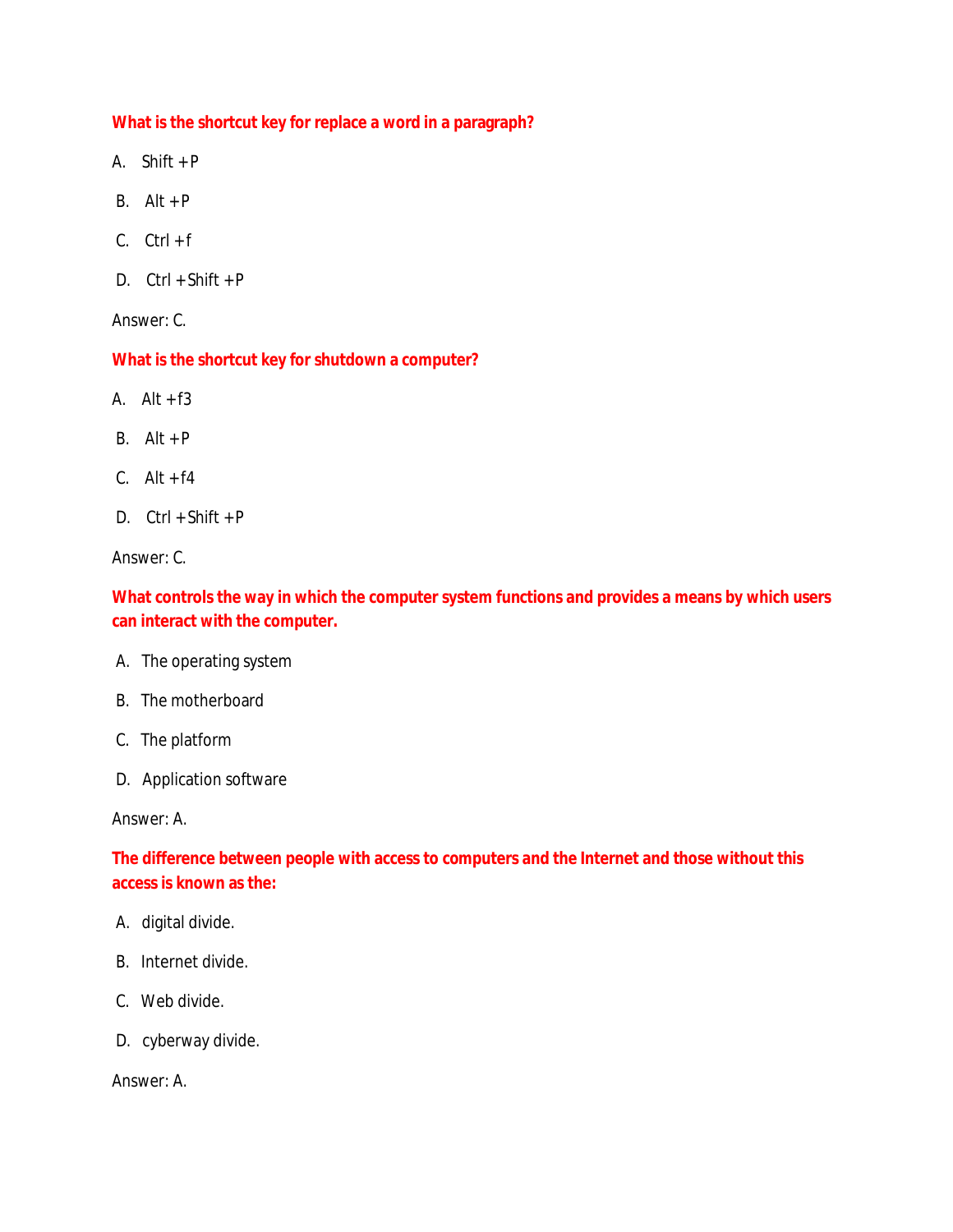**Word processing, spreadsheet, and photo-editing are examples of:** 

- A. application software.
- B. system software.
- C. operating system software.
- D. platform software.

Answer: A.

- **A \_\_\_\_\_ is approximately one billion bytes.**
- A. bit
- B. kilobyte
- C. gigabyte
- D. megabyte

Answer: C.

**All of the following are examples of input devices except a:** 

- A. scanner
- B. mouse
- C. printer
- D. keyboard

Answer: C.

**In the binary language each letter of the alphabet, each number and each special character is made up of a unique combination of:** 

- A. eight bytes.
- B. eight characters.
- C. eight bits.
- D. eight kilobytes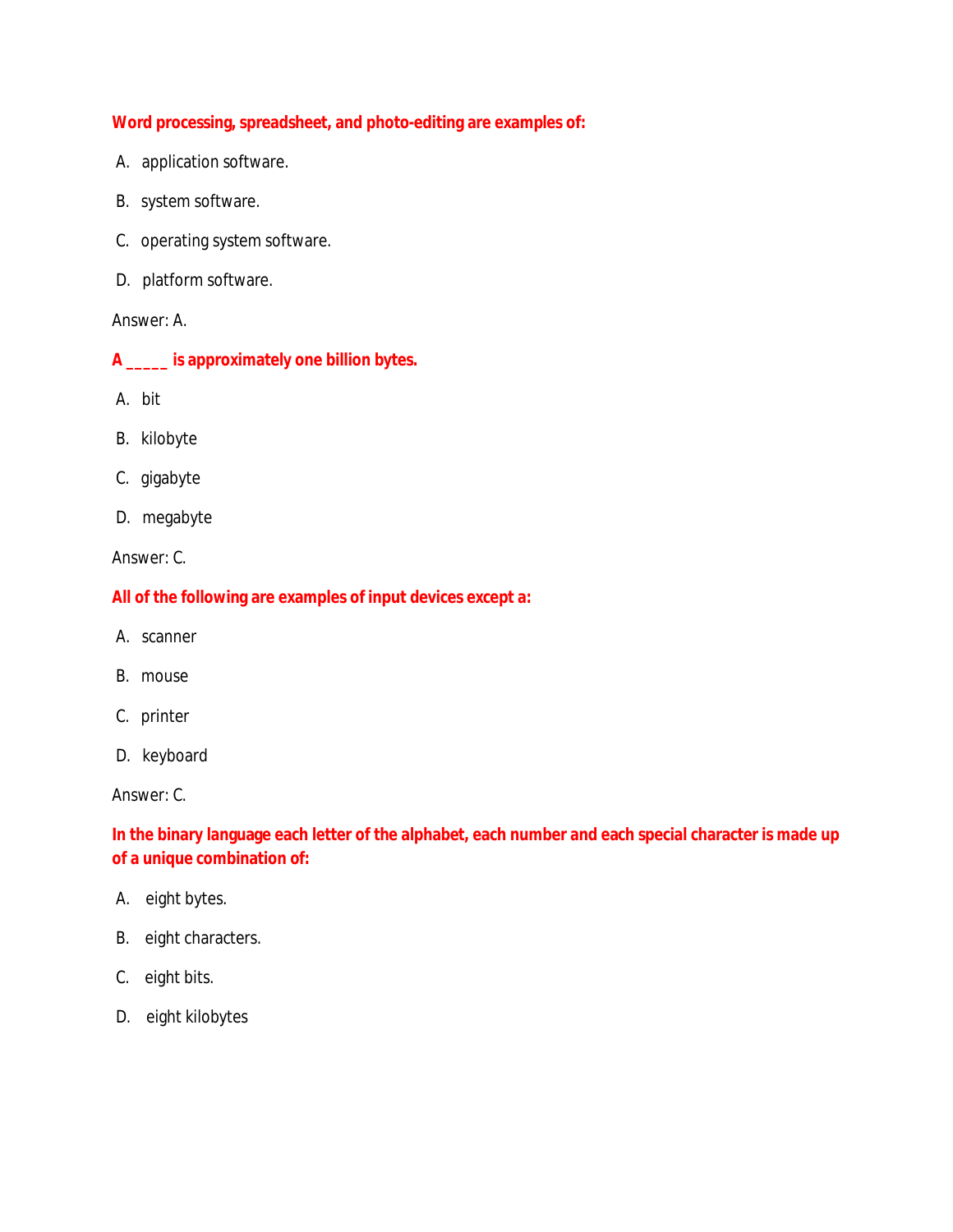## Answer: C.

**\_\_\_\_\_\_ is data that has been organized or presented in a meaningful way.** 

- A. A process
- B. Information
- C. Software
- D. Storage

Answer: B.

## **Which of the following is an input device?**

- A. Mouse
- B. Keyboard
- C. Scanner
- D. All the above

Answer: D.

# **The set of instructions that tells the computer what to do is**

- A. Softcopy
- B. Software
- C. Hardware
- D. Hardcopy

Answer: B.

## **Which of the following stores more data?**

- A. DVD
- B. CD ROM
- C. Floppy Disk
- D. CD RW

Answer: A.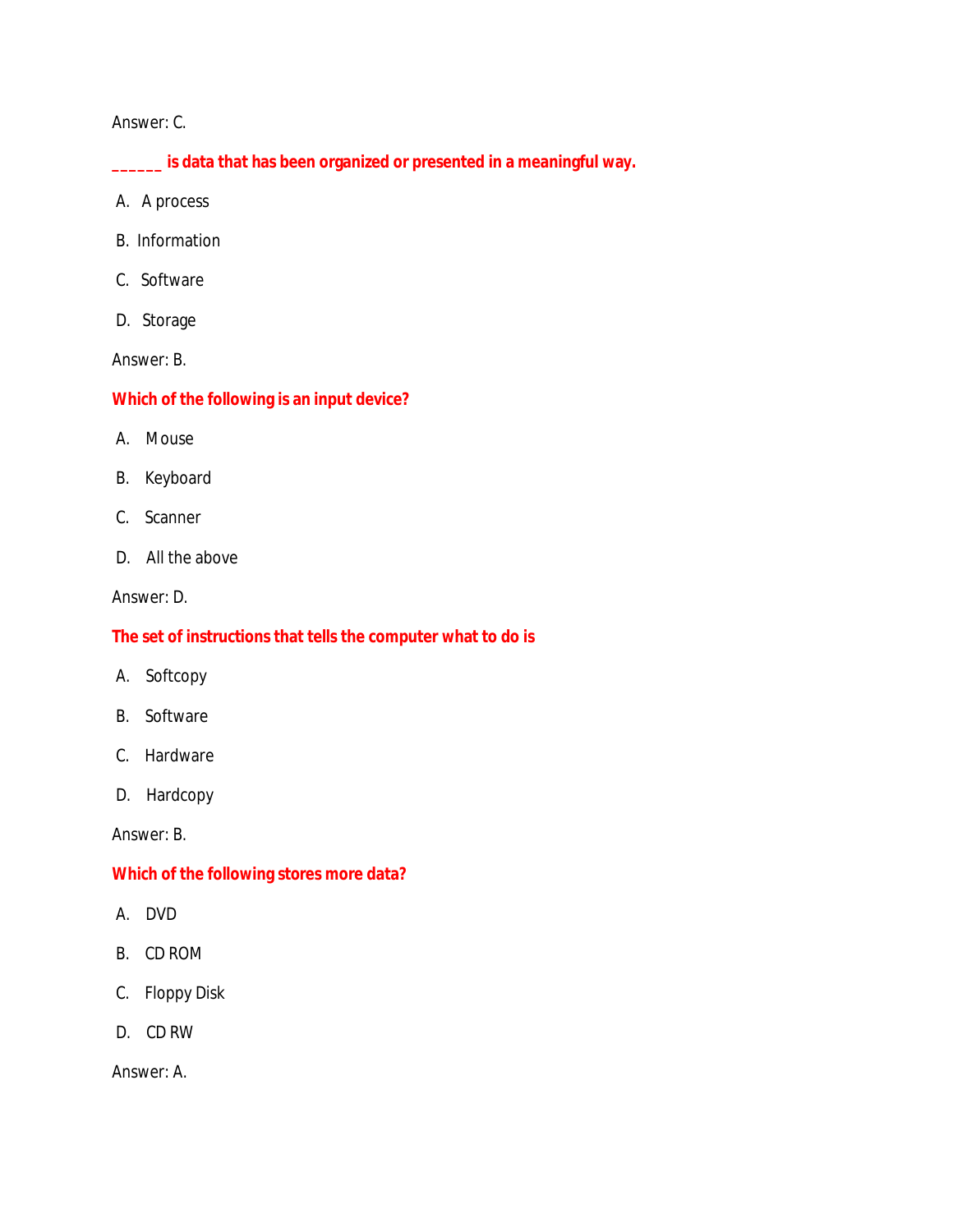**What is the heart of the computer and this is where all the computing is done.** 

- A. Keyboard
- B. Monitor
- C. Central Processing Unit
- D. Printer

Answer: C.

**To move forward through the tabs** 

- A. CTRL+TAB
- B. CTRL+SHIFT+TAB
- C. SHIFT+TAB
- D. None of these

Answer: A.

**Choose the smallest memory size** 

- A. kilobyte
- B. megabyte
- C. gigabyte
- D. terabyte

Answer: A.

**The operating system is the most common type of \_\_\_\_\_\_\_\_\_\_\_\_ software.** 

- A. system
- B. communication
- C. application
- D. word-processing

Answer: A.

**The ability to recover and read deleted or damaged files from a criminal's computer is an example of a law enforcement specialty called:**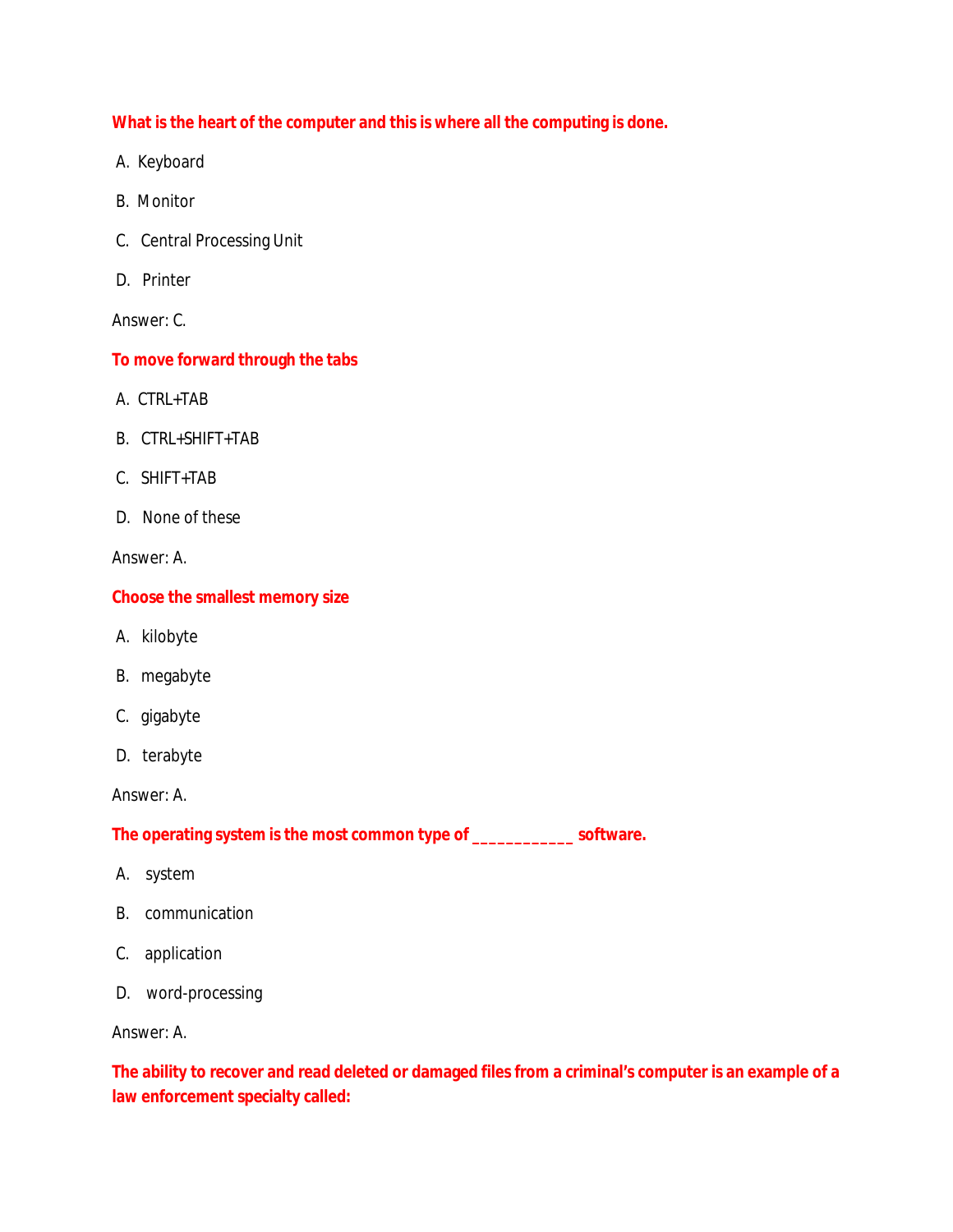- A. simulation
- B. animation
- C. robotics
- D. computer forensics.

## Answer: D.

# **The base of the hexadecimal number system is**

- A. 2
- B. 8
- C. 10
- D. 16

Answer: D.

# **The Operating System Manages**

- A. Processes
- B. Memory
- C. Disks and I/O devices
- D. All of the above

Answer: D.

**1024 bytes equals:** 

- A. 1 KB
- B. 1 MB
- C. 1 GB
- D. 1 TB

Answer: A.

## **'LAN' means**

A. Least Area Network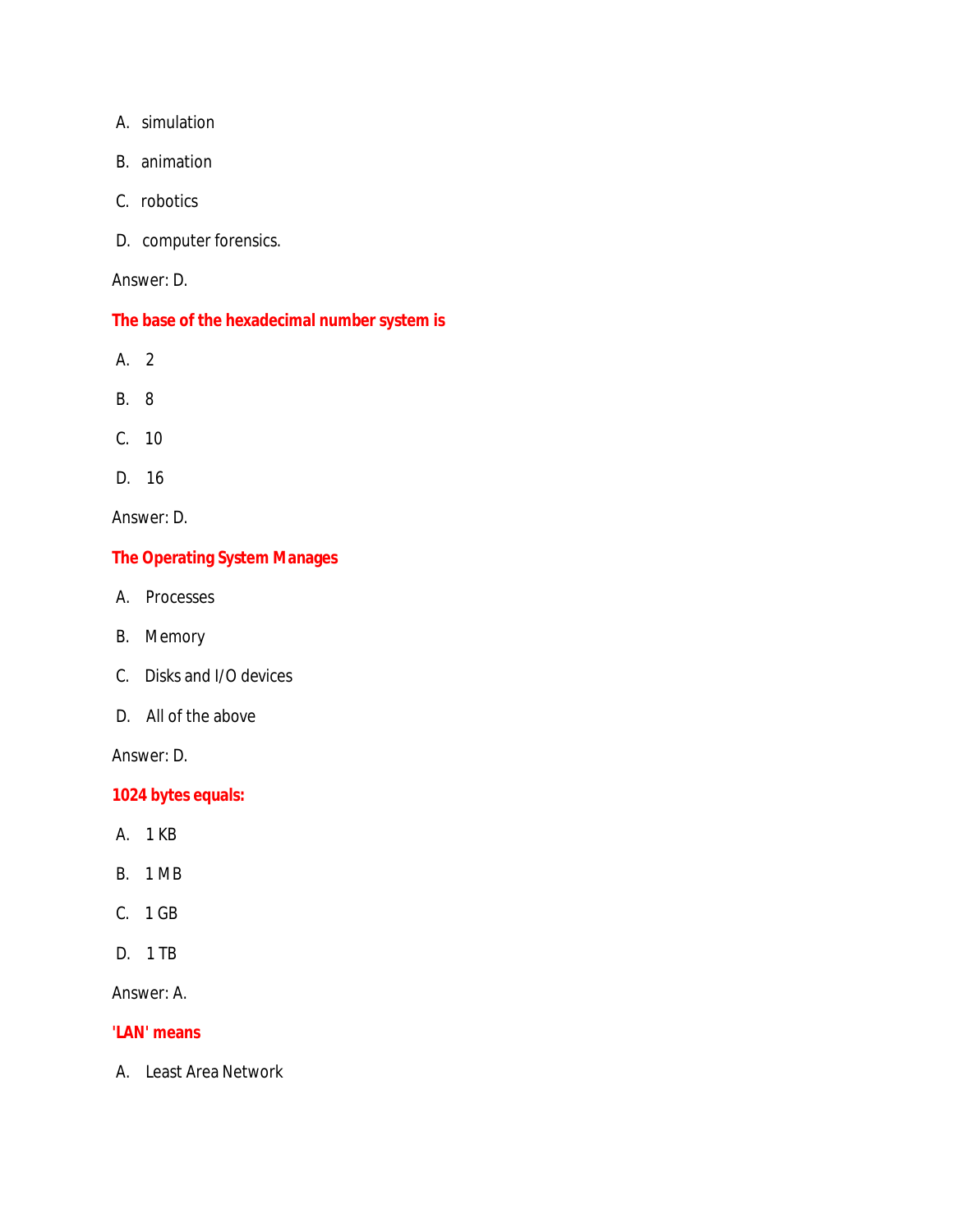- B. Large Area Network
- C. Local Area Network
- D. Light Area Network

# Answer: C.

#### **Java is a**

- A. Operating System
- B. Compiler
- C. Input Device
- D. Programming Language

#### Answer: D.

# **What is the shortcut key of copy a document?**

- A. Shift + P
- B.  $Alt + P$
- $C.$  Ctrl + C
- D. Ctrl + Shift + P

Answer: C.

# **What is the shortcut key of paste a document?**

- A. Shift + P
- B.  $Alt + P$
- $C.$   $Ctrl + V$
- D.  $Ctrl + Shift + P$

# Answer: C.

**What is the shortcut key of find a word in entire document?**

- A. Shift + P
- $B.$  Alt + P